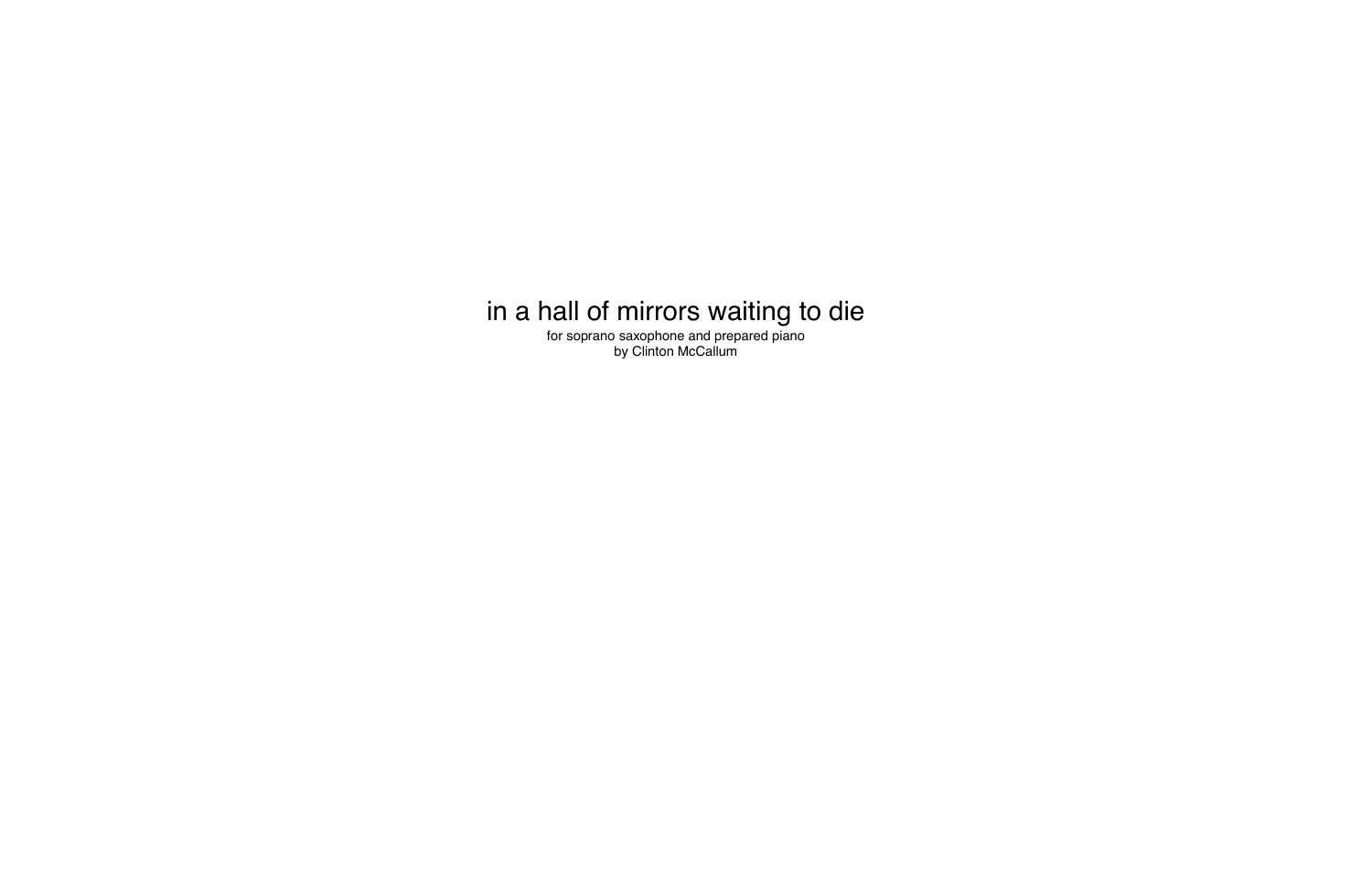### **The Title:**

Has just as much to do with the final scene of *Enter the Dragon* as it does with the different musical metaphors that come and go throughout the piece. I chose it because it evokes both a sense of being trapped in a spaceless space and a feeling of confused/frustrated/apathetic urgency.

## **The Instrumentation:**

Soprano Sax

Prepared Piano

The piano preparation is simple: 1 hardcover book approximately 8" x 5" is placed over the lowest 8 strings of the piano. 2 sheets of aluminum foil, the same width as the book but 3-4 inches longer, are placed between the book and the strings. A metal chain is place on top of the uncovered foil. The resultant sound should by a dry slap along with chain jangling. It may be necessary to add a second book to make the sound dry enough.

# **The Notation:**

Sax:

Micro-tones:

3/4flat;5/8flat;1/2flat;3/8flat;1/4flat;1/8flat;natural;1/8sharp;1/4sharp;3/8sharp;1/2sharp;5/8sharp;3/4sharp



Every time you are in this clef you are performing the "bass" multiphonic, the fingering of which is the clef. Trills are performed with each hand, the rhythms of which are notated with the left hand above and the right hand below. Whenever the notehead is on a line it is the bass fingering; Whenever on a space it is trilling to whichever key is notated above (left hand) or below (right hand). The space in the middle indicates the relative pitch-space of the sounding result. The lines in this space propose relative directions for each gesture. In other words, this technique requires that you go "fishing" for notes, and lines give you a general idea of where to fish. The sounding result should be a complex and frantic "arpegiation" of a strange enharmonic space.

Piano:

Cluster are notated to separate ways:

"Relative" cluster: make a cluster in or around this space.

Та

Tc









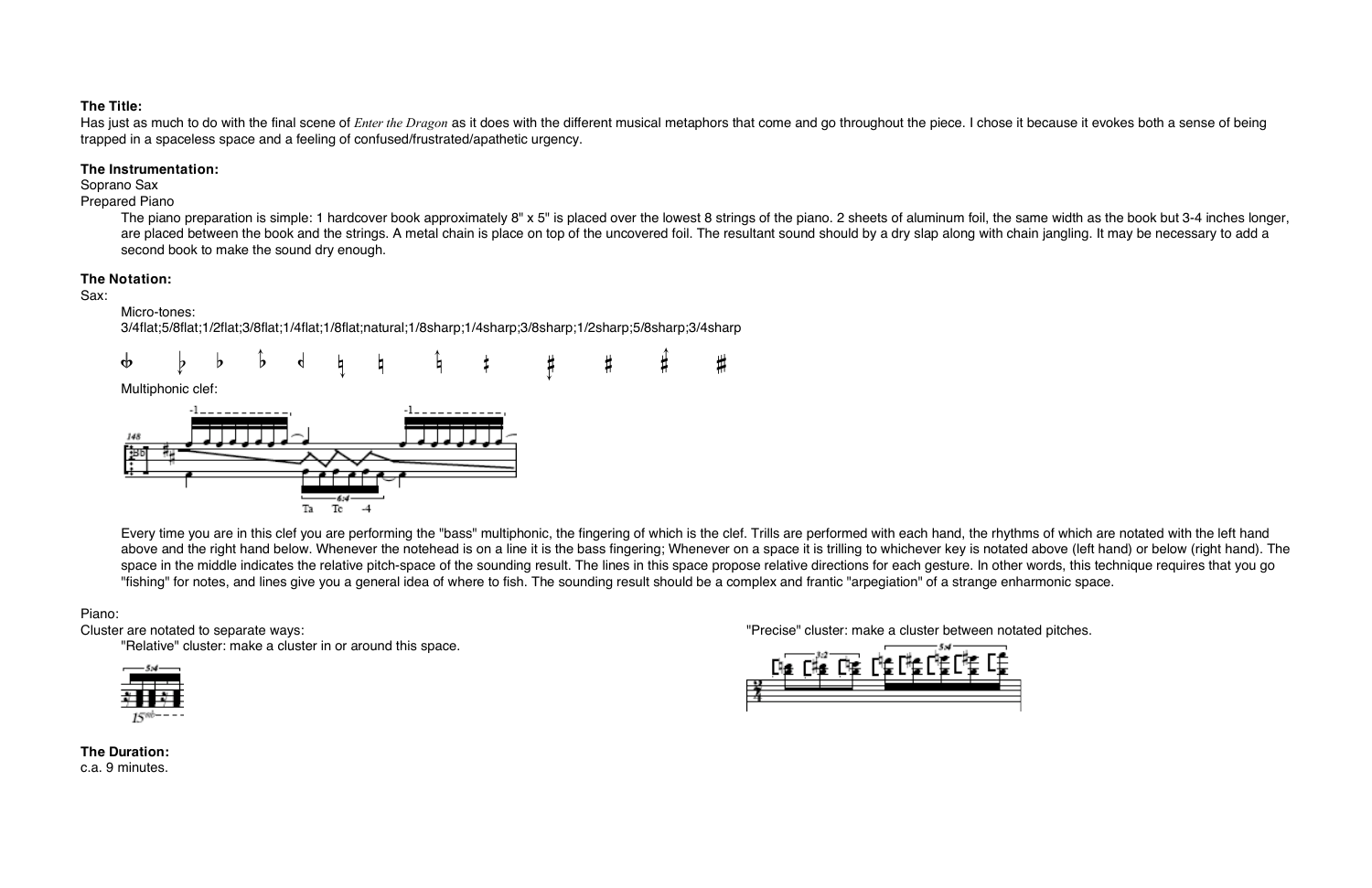

# **in a hall of mirrors waiting to die**

## **Clint McCallum**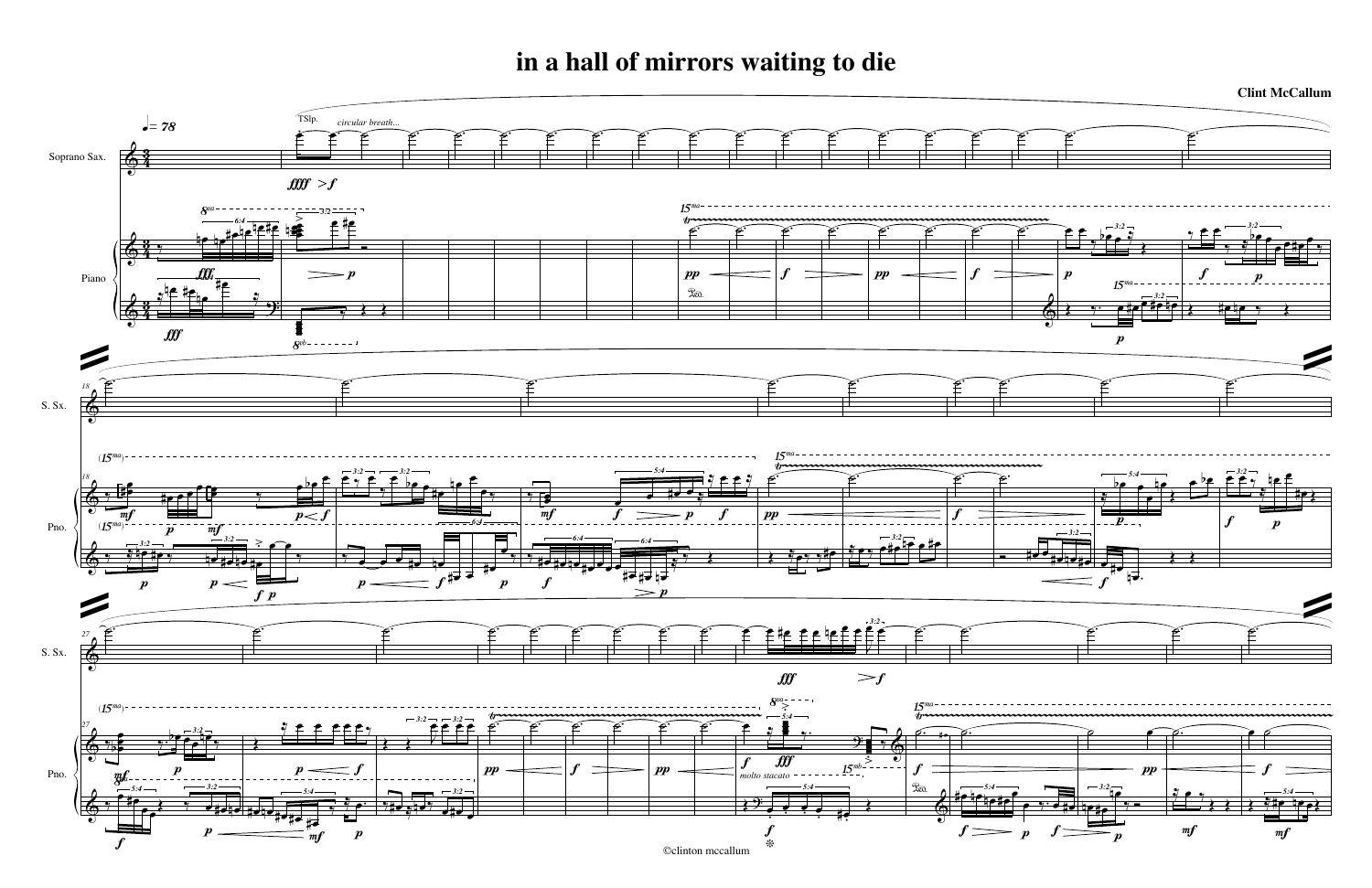









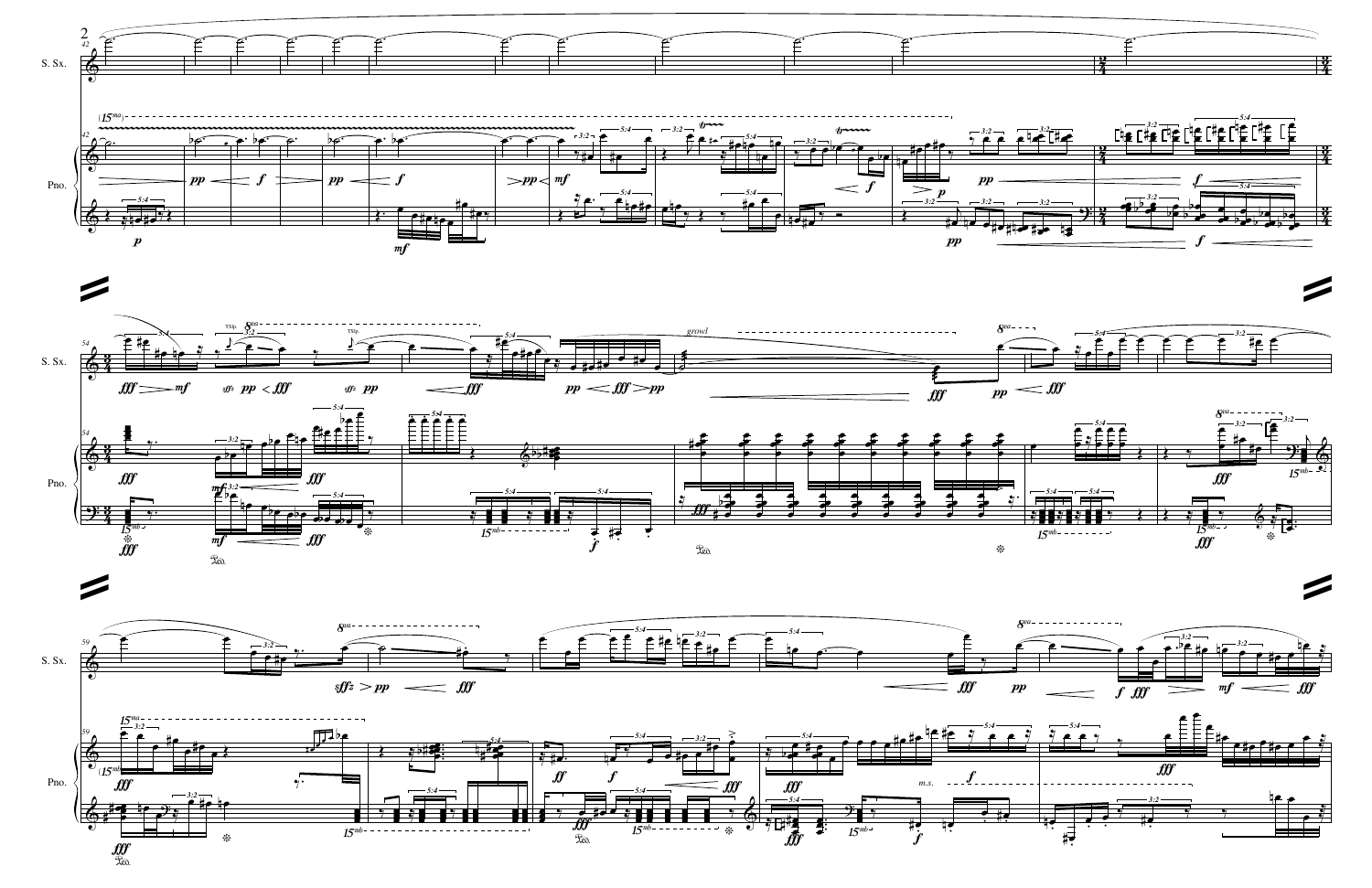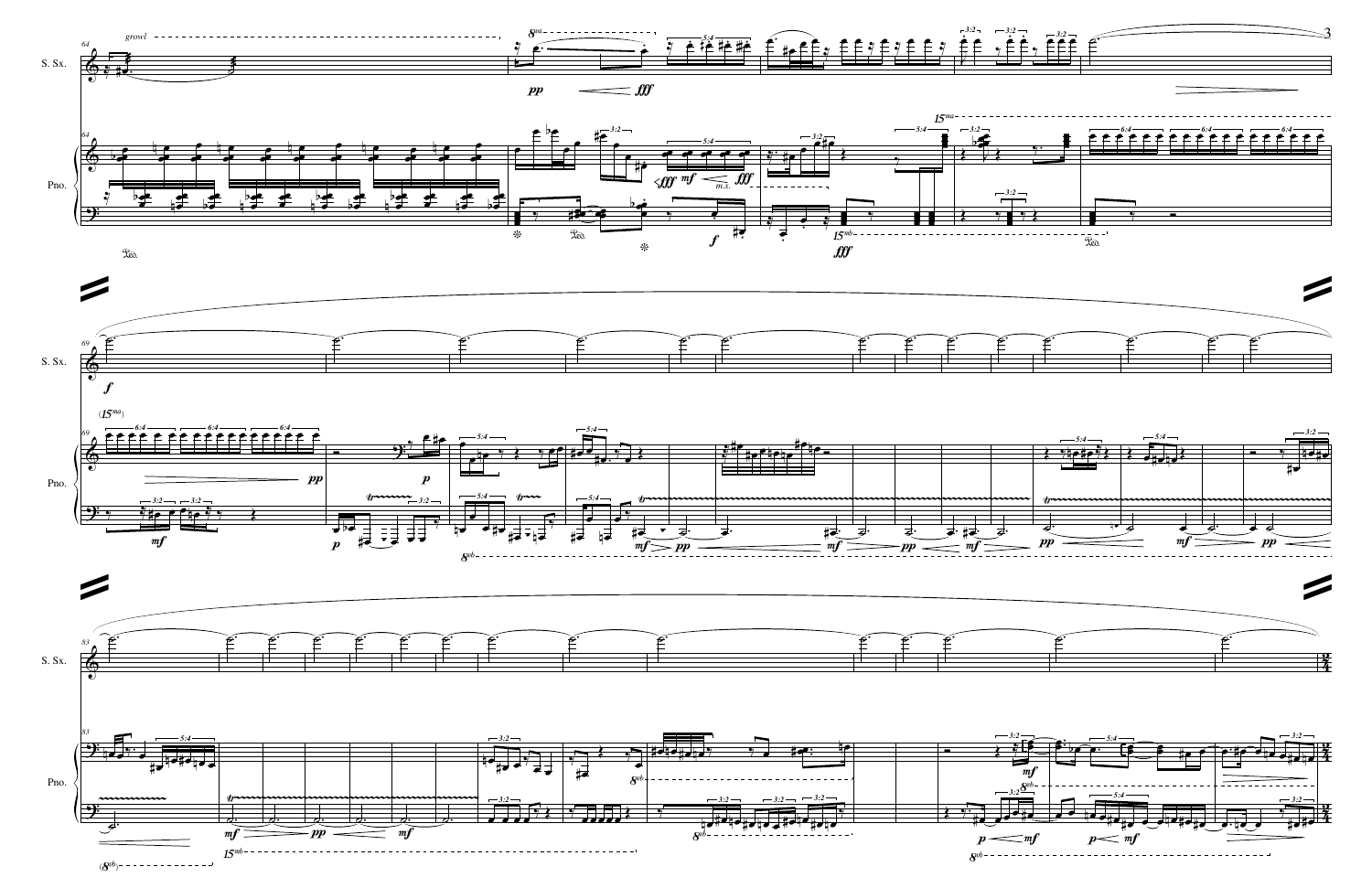

 $\blacktriangleright$ 







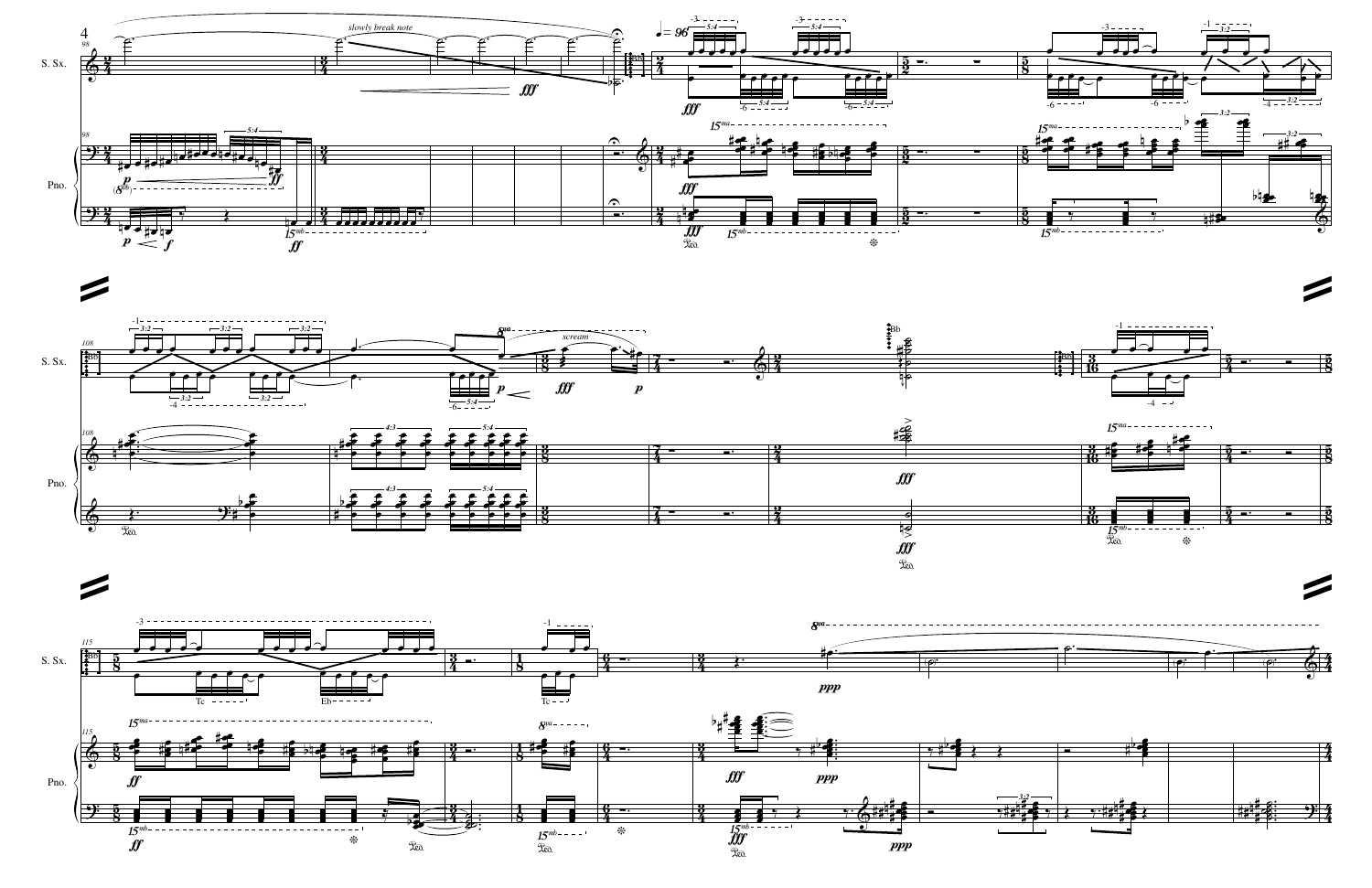









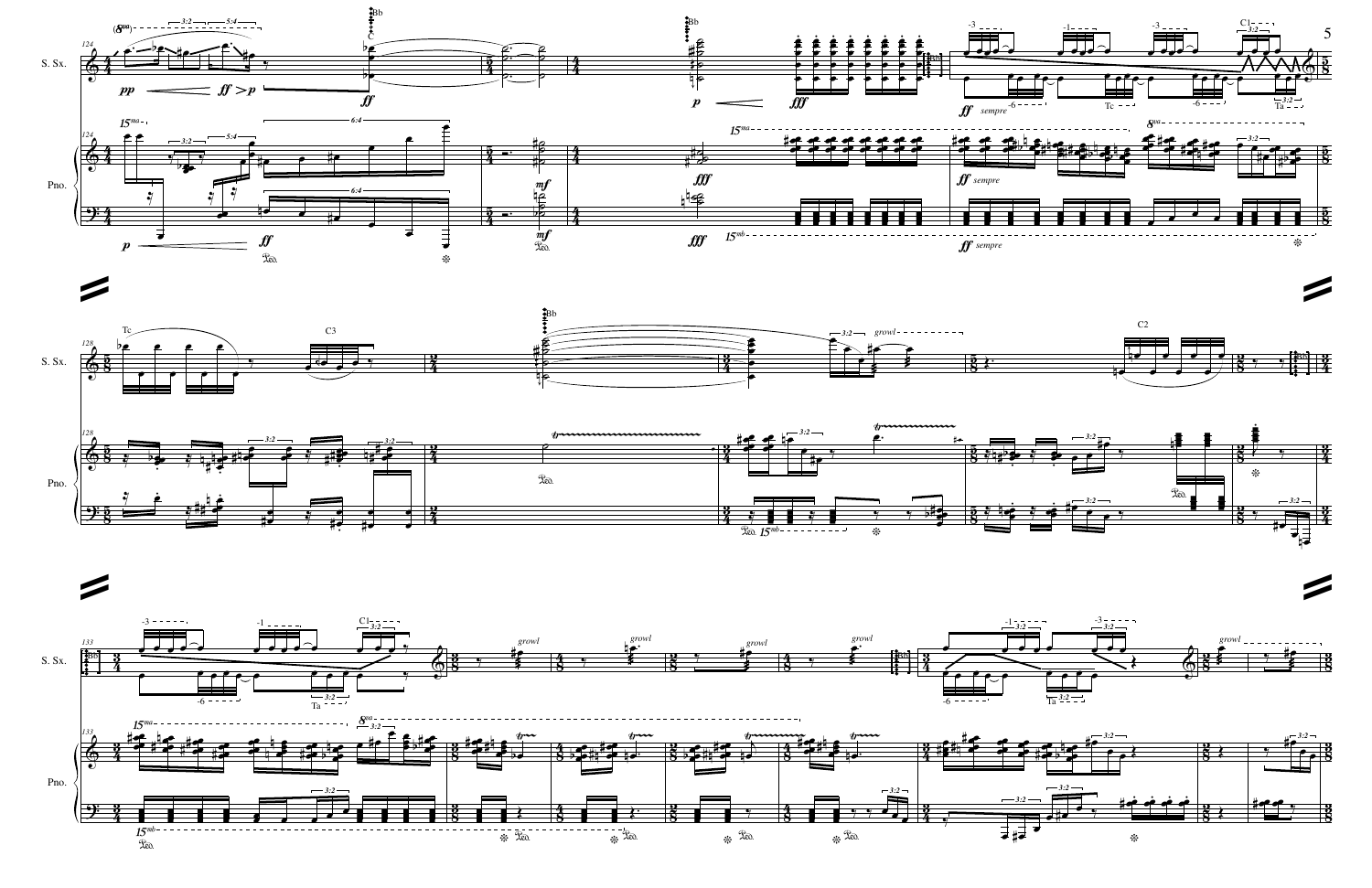



°

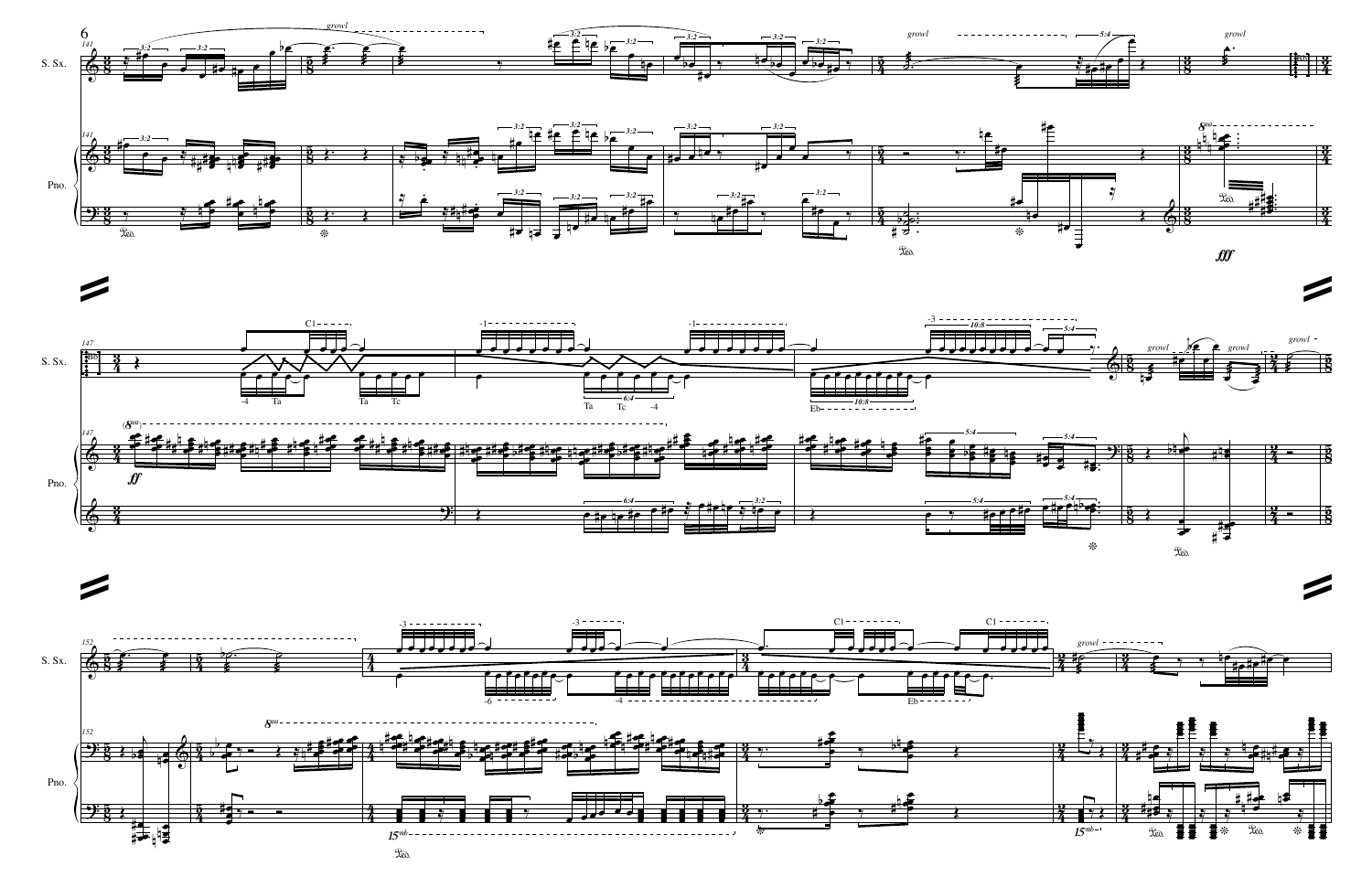











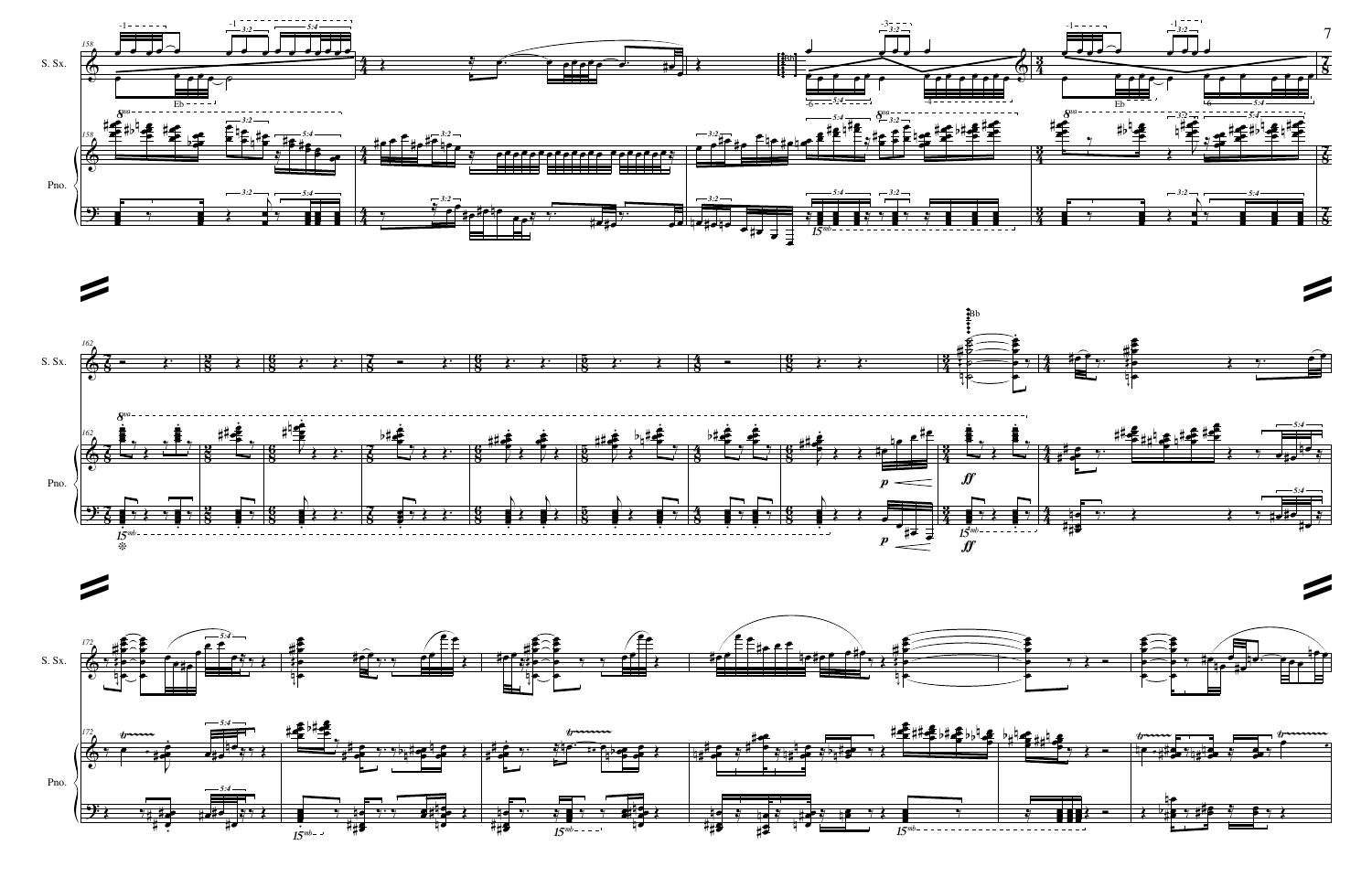



°



œ



œ



\*

œ

 $\overline{\mathfrak{X}}$ 0.

œ

œœ œ # œœ #œœ <sup>œ</sup>

<u></u><br>≋ #ਦ ਦ#ਦ ਦ¤ਦ#

– – –